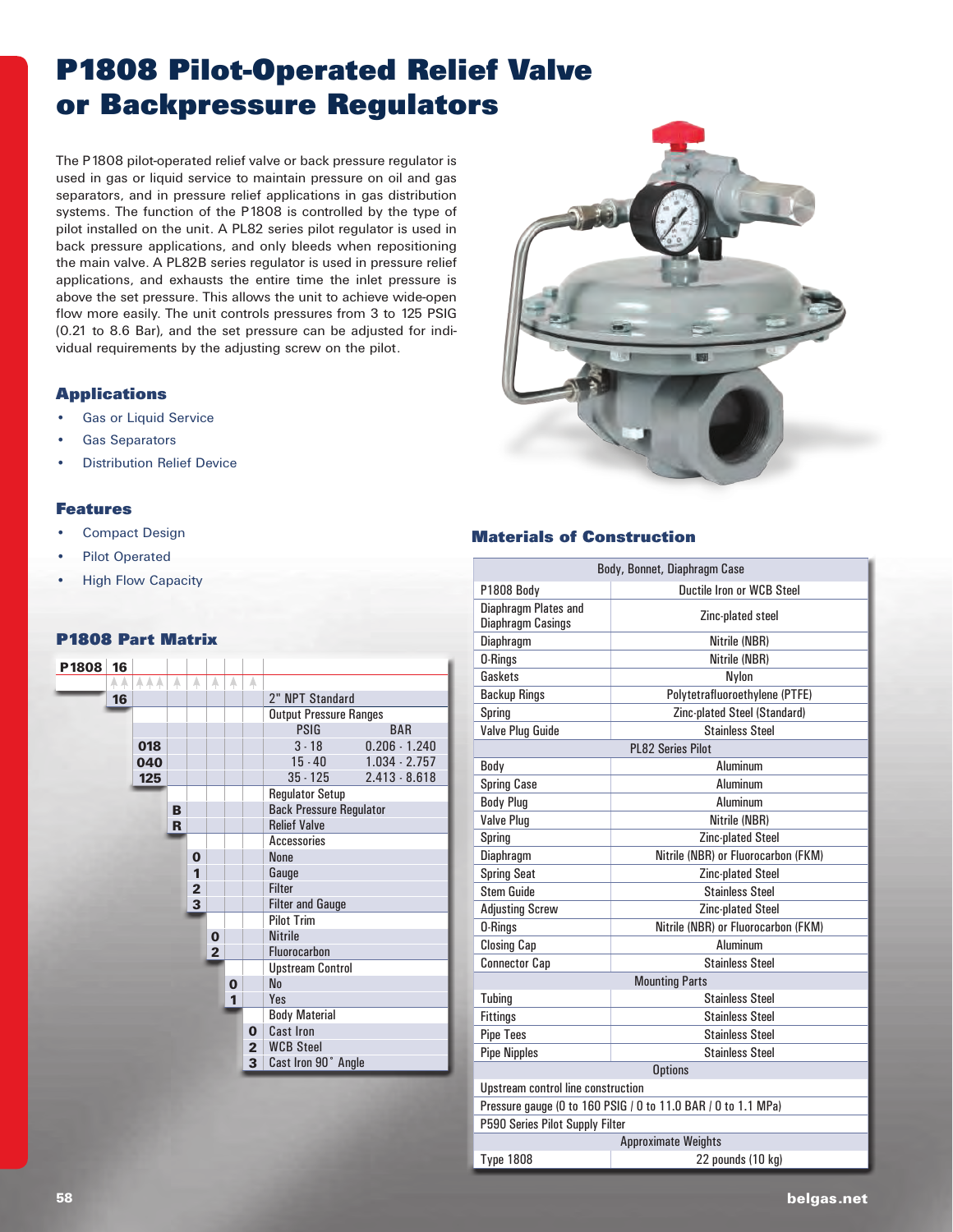

#### **P1808 Flow and Sizing Coefficients**

| <b>Type</b>          | <b>Flow Coefficients (Wide-Open)</b> | U.             | $\mathbf{R}_{m}$ | <b>IEC Sizing Coefficients</b> |      |      |      |
|----------------------|--------------------------------------|----------------|------------------|--------------------------------|------|------|------|
|                      | v.                                   | $\mathbf{U}_V$ |                  |                                | v.   |      |      |
| 1808                 | 1410                                 | 40.1           | 35.2             | 0.79                           | 0.78 | 0.89 | 0.50 |
| 1808 with Angle Body | 1800                                 | 51.4           | 35               | 0.76                           | 0.78 | 0.87 | 0.50 |

#### **P1808 Inlet Pressure**

| <b>Maximum Inlet Pressure</b> | 150 PSIG |
|-------------------------------|----------|

#### **P1808 Capacities**<sup>1</sup> Using Internal Control Line and a Pilot with High-Gain Restriction

| <b>Relief Pressure</b>                                                                                                                                          |                |                                                        |                |     |     | <b>Capacity in Thousands of SCFH (Nm3/h) of 0.6 Specific Gravity Natural Gas</b> |     |                 |  |  |  |
|-----------------------------------------------------------------------------------------------------------------------------------------------------------------|----------------|--------------------------------------------------------|----------------|-----|-----|----------------------------------------------------------------------------------|-----|-----------------|--|--|--|
|                                                                                                                                                                 | <b>Setting</b> | Pressure Build-up in PSIG Over Relief Pressure Setting |                |     |     |                                                                                  |     |                 |  |  |  |
| <b>PSIG</b>                                                                                                                                                     | <b>BAR</b>     | $\overline{2}$                                         | $6\phantom{1}$ | 10  | 15  | 20                                                                               | 25  | 30 <sup>°</sup> |  |  |  |
| 5                                                                                                                                                               | 0.34           | 32                                                     | 46             | 50  | 61  | 70                                                                               | 80  | 89              |  |  |  |
| 12                                                                                                                                                              | 0.83           | 41                                                     | 55             | 65  | 74  | 84                                                                               | 93  | 102             |  |  |  |
| 20                                                                                                                                                              | 1.4            | 56                                                     | 73             | 80  | 89  | 99                                                                               | 108 | 117             |  |  |  |
| 30                                                                                                                                                              | 2.1            | 67                                                     | 89             | 99  | 108 | 117                                                                              | 127 | 136             |  |  |  |
| 40                                                                                                                                                              | 2.8            | 85                                                     | 105            | 120 | 127 | 136                                                                              | 145 | 154             |  |  |  |
| 50                                                                                                                                                              | 3.5            | 94                                                     | 120            | 137 | 145 | 154                                                                              | 163 | 172             |  |  |  |
| 60                                                                                                                                                              | 4.1            | $\sim$                                                 | 135            | 152 | 163 | 172                                                                              | 181 | 190             |  |  |  |
| 70                                                                                                                                                              | 4.8            | $\ddotsc$                                              | 150            | 168 | 161 | 190                                                                              | 200 | 209             |  |  |  |
| 80                                                                                                                                                              | 5.5            | $\sim$                                                 | 161            | 180 | 200 | 201                                                                              | 218 | 227             |  |  |  |
| 90                                                                                                                                                              | 6.2            | $\sim$                                                 | 170            | 192 | 213 | 227                                                                              | 236 | 245             |  |  |  |
| 100                                                                                                                                                             | 6.9            | $\sim$                                                 | 183            | 209 | 231 | 245                                                                              | 254 | 263             |  |  |  |
| 110                                                                                                                                                             | 7.6            | $\sim$                                                 | 197            | 223 | 246 | 263                                                                              | 276 | 281             |  |  |  |
| 125                                                                                                                                                             | 8.6            | $\ddotsc$                                              | 201            | 241 | 267 | 284                                                                              | 298 | $\ddotsc$       |  |  |  |
| and the contract of the contract of the con-<br>the transport of the state of the state of the state of the state of the state of the state of the state of the |                |                                                        |                |     |     |                                                                                  |     |                 |  |  |  |

- Shaded areas indicate capacities with main valve wide-open.

1. Capacities based on O PSIG (O BAR) outlet pressure. If outlet pressure is not O PSIG (O BAR), shaded capacities may be recalculated using the wide-open C<sub>g</sub> and the desired pressure drop.

#### **P1808 Capacities** Using Optional External Control Line and a Pilot with High-Gain Restriction

| <b>Set Pressure Range,</b><br><b>PSIG (BAR)</b>                                                                                                                                                                                                                                                                                                                                                                                                                                                      | Set Pressure <sup>1</sup> |            | <b>Buildup Over Set</b><br><b>Pressure to Begin Opening</b><br>Main Valve <sup>2</sup> |            | <b>Buildup Over Set</b><br><b>Pressure to Fully Open</b><br>Main Valve <sup>3</sup> |            | <b>Pressure Drop</b><br><b>Below Set Pressure</b><br>to Reseat Pilot |            | <b>Capacities of 0.6</b><br><b>Specific Gravity</b><br>Natural Gas <sup>4</sup> |                    |
|------------------------------------------------------------------------------------------------------------------------------------------------------------------------------------------------------------------------------------------------------------------------------------------------------------------------------------------------------------------------------------------------------------------------------------------------------------------------------------------------------|---------------------------|------------|----------------------------------------------------------------------------------------|------------|-------------------------------------------------------------------------------------|------------|----------------------------------------------------------------------|------------|---------------------------------------------------------------------------------|--------------------|
|                                                                                                                                                                                                                                                                                                                                                                                                                                                                                                      | <b>PSIG</b>               | <b>BAR</b> | <b>PSIG</b>                                                                            | <b>BAR</b> | <b>PSIG</b>                                                                         | <b>BAR</b> | <b>PSIG</b>                                                          | <b>BAR</b> | <b>SCFH</b>                                                                     | Nm <sup>3</sup> /h |
|                                                                                                                                                                                                                                                                                                                                                                                                                                                                                                      | 3                         | 0.21       | 0.9                                                                                    | 0.06       | 6.0                                                                                 | 0.41       |                                                                      |            | 37,000                                                                          | 992                |
| 5<br>0.7<br>0.35<br>0.05<br>4.0<br>0.28<br>3 to 18<br>(0.21 to 1.2)<br>10<br>0.7<br>0.69<br>1.2<br>0.05<br>0.08<br>0.7<br>15<br>1.0<br>0.05<br>1.0<br>0.07<br>15<br>1.0<br>20<br>1.4<br>15 to 40<br>0.8<br>0.05<br>1.1<br>0.07<br>(1.0 to 2.8)<br>30<br>2.1<br>40<br>2.8<br>2.8<br>40<br>3.5<br>50<br>1.4<br>0.09<br>1.9<br>0.13<br>4.1<br>60<br>70<br>4.8<br>35 to 125<br>5.5<br>80<br>$(2.4 \text{ to } 8.6)$<br>90<br>6.2<br>2.2<br>6.9<br>1.6<br>0.11<br>0.15<br>100<br>7.6<br>110<br>8.6<br>125 |                           |            |                                                                                        |            |                                                                                     |            |                                                                      |            | 37,000                                                                          | 992                |
|                                                                                                                                                                                                                                                                                                                                                                                                                                                                                                      | 1.0                       | 0.07       | 42,000                                                                                 | 1126       |                                                                                     |            |                                                                      |            |                                                                                 |                    |
|                                                                                                                                                                                                                                                                                                                                                                                                                                                                                                      |                           |            |                                                                                        |            |                                                                                     |            |                                                                      |            | 52,000                                                                          | 1394               |
|                                                                                                                                                                                                                                                                                                                                                                                                                                                                                                      |                           |            |                                                                                        |            |                                                                                     |            |                                                                      |            | 53,000                                                                          | 1420               |
|                                                                                                                                                                                                                                                                                                                                                                                                                                                                                                      |                           |            |                                                                                        |            |                                                                                     |            |                                                                      |            | 63,000                                                                          | 1688               |
|                                                                                                                                                                                                                                                                                                                                                                                                                                                                                                      |                           |            |                                                                                        |            |                                                                                     |            | 1.0                                                                  | 0.07       | 82,000                                                                          | 2198               |
|                                                                                                                                                                                                                                                                                                                                                                                                                                                                                                      |                           |            |                                                                                        |            |                                                                                     |            |                                                                      |            | 101.000                                                                         | 2707               |
|                                                                                                                                                                                                                                                                                                                                                                                                                                                                                                      |                           |            |                                                                                        |            |                                                                                     |            |                                                                      |            | 102,000                                                                         | 2734               |
|                                                                                                                                                                                                                                                                                                                                                                                                                                                                                                      |                           |            |                                                                                        |            |                                                                                     |            |                                                                      |            | 121,000                                                                         | 3243               |
|                                                                                                                                                                                                                                                                                                                                                                                                                                                                                                      |                           |            |                                                                                        |            |                                                                                     |            | 1.0                                                                  | 0.07       | 139,000                                                                         | 3725               |
|                                                                                                                                                                                                                                                                                                                                                                                                                                                                                                      |                           |            |                                                                                        |            |                                                                                     |            |                                                                      |            | 157.000                                                                         | 4208               |
|                                                                                                                                                                                                                                                                                                                                                                                                                                                                                                      |                           |            |                                                                                        |            |                                                                                     |            |                                                                      |            | 176,000                                                                         | 4717               |
|                                                                                                                                                                                                                                                                                                                                                                                                                                                                                                      |                           |            |                                                                                        |            |                                                                                     |            |                                                                      |            | 194,000                                                                         | 5199               |
|                                                                                                                                                                                                                                                                                                                                                                                                                                                                                                      |                           |            |                                                                                        |            |                                                                                     |            | 1.0                                                                  | 0.07       | 213,000                                                                         | 5708               |
|                                                                                                                                                                                                                                                                                                                                                                                                                                                                                                      |                           |            |                                                                                        |            |                                                                                     |            |                                                                      |            | 231,000                                                                         | 6191               |
|                                                                                                                                                                                                                                                                                                                                                                                                                                                                                                      |                           |            |                                                                                        |            |                                                                                     |            |                                                                      |            | 258,000                                                                         | 6914               |
| . Oak waasana la daffaad oo kko waasana shi chiqh dha shi na shoccata taarta ta kublola Idisabayaa l                                                                                                                                                                                                                                                                                                                                                                                                 |                           |            |                                                                                        |            |                                                                                     |            |                                                                      |            |                                                                                 |                    |

1. Set pressure is defined as the pressure at which the pilot exhaust starts to bubble (discharge).

2. Crack pressure is the inlet pressure at which the main valve starts audible flow.

3. Inlet pressure buildup over the set pressure to achieve wide-open capacity.

4. Capacities with inlet piping equal to body size and without outlet piping.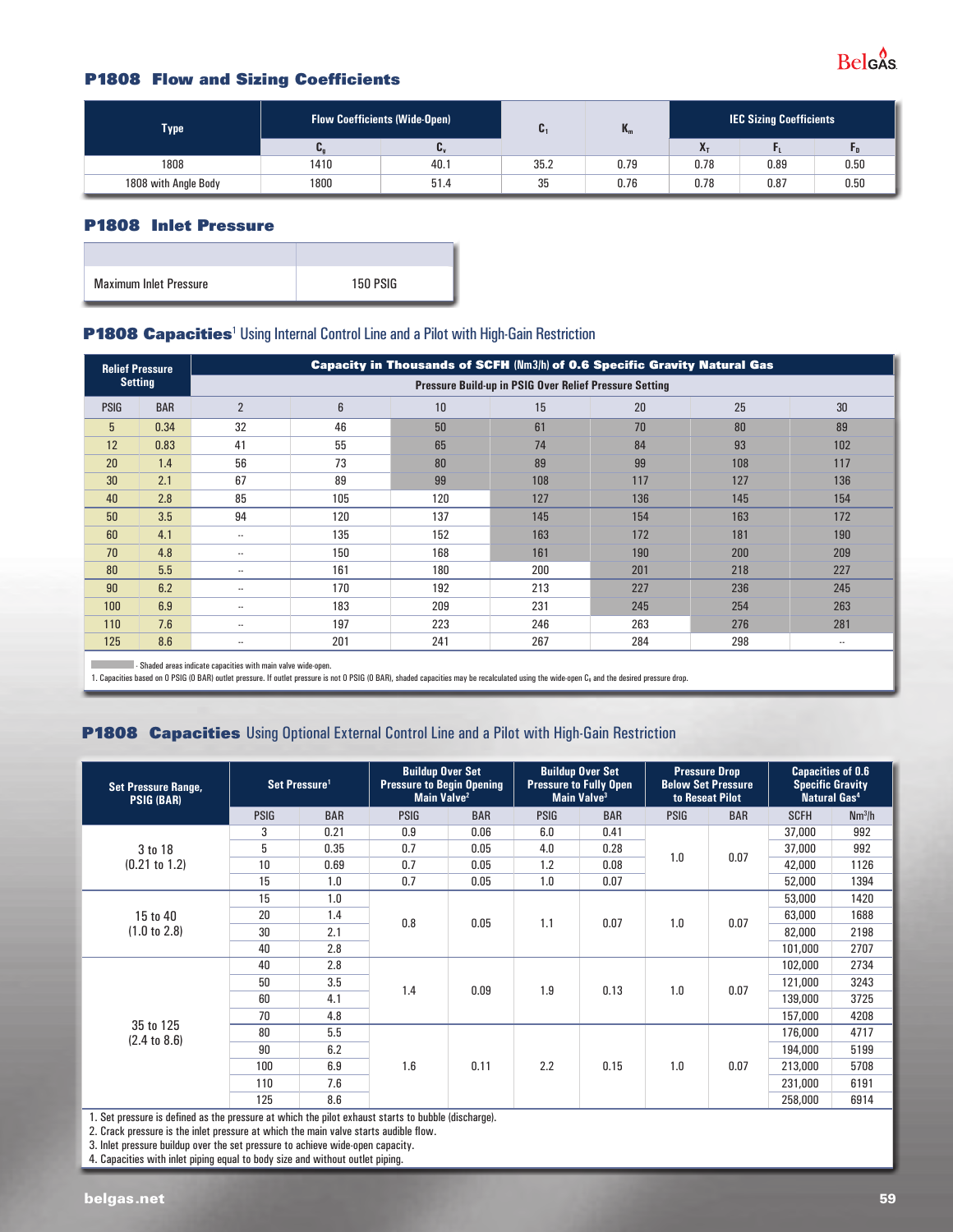## **P1808 Regulator Rebuild Kits**

|                   | <b>Kit Includes</b>                                                                       | <b>Part Number</b> |
|-------------------|-------------------------------------------------------------------------------------------|--------------------|
| P <sub>1808</sub> | Nitrile Diaphragm Assembly, Valve plug<br>O-rings & backup O-rings, Casing/body<br>aasket | 971-180-800        |

## **P1808 Dimensions**